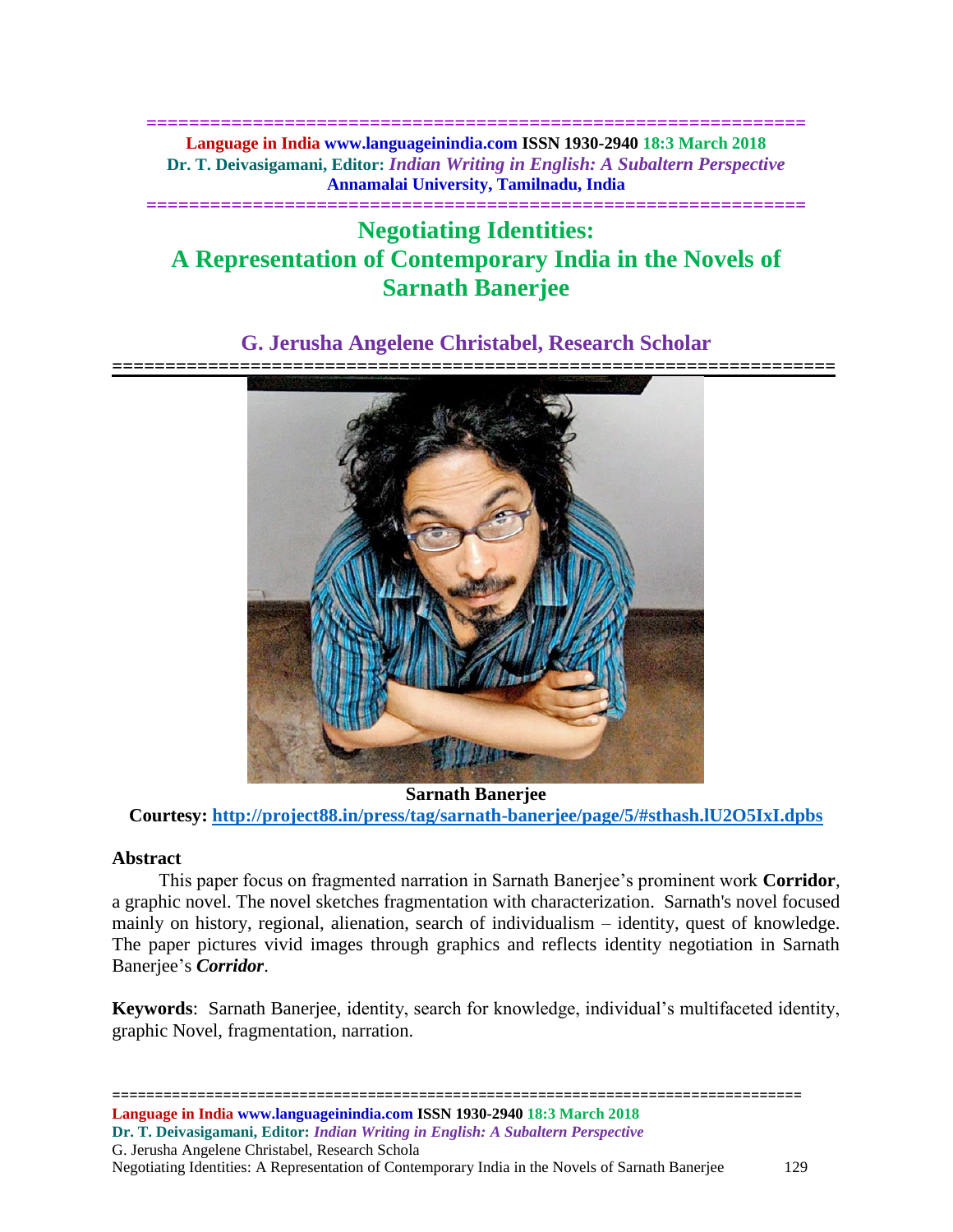According to Bell Hooks in *Killing range: Ending Racism* "Beloved community is formed not by the eradication of difference but by its affirmation, by each of us claiming the identities and cultural legacies that shape who we are and how we live in the world" (Hooks). Moreover, negotiating identity refers to the understanding of an individuals or groups that seek to challenge, resist, or transform accepted identity categories to sanction for more preponderant identity options. Besides this approach is further endorsed in fixating on daily issues however, they make a reading of the social issues of home, belonging, sounds, tones, gestures, nonverbal hints, pauses, silences as well as negotiating identity in the multicultural contemporary society.

# **Sarnath Banerjee**



Sarnath Banerjee is one of the most highly acclaimed Indian writers of contemporary Indian literature, especially in the world of graphic novels. His works contain the tenets of postmodernism such as cultural degeneration, globalization, fragmentation, metanarrative, caricature and irony etc. Banerjee captures and remoulds these feelings in his graphic storytelling, either directly with words and pictures, or by activating references, echoes, symbols. His graphic stories as it vividly represents and marks the voice of the sundry characters, and can include contrivances as diverse as spelling, typography, visual alliteration, and visual puns.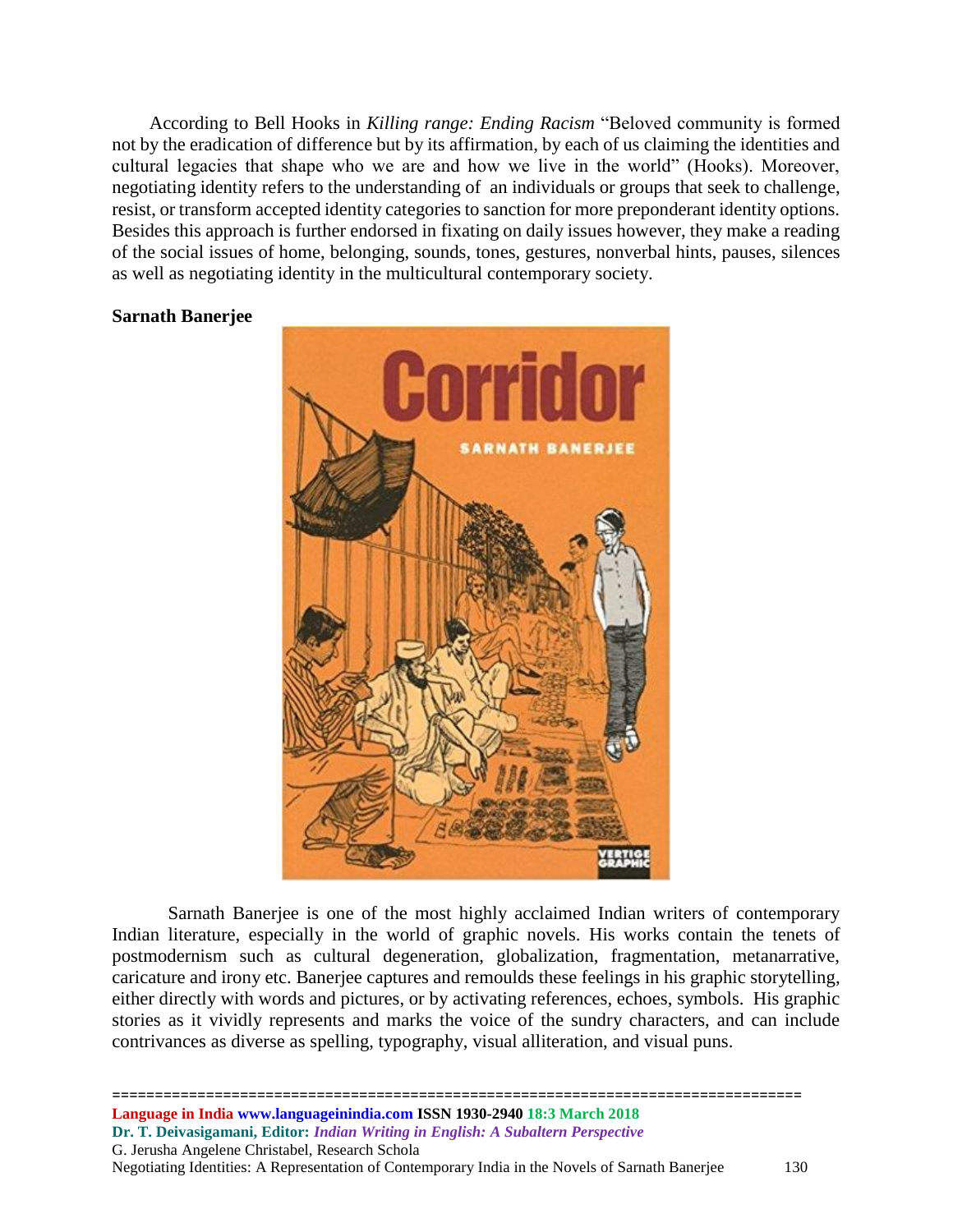#### **Graphic Novels**

The readership on graphic novels has emerged as a growing segment. The story is told utilizing a coalescence of words and pictures in a sequence across the page customarily includes text, images, word balloons, sound effects, and panels. They are like prose, printed format, but they are withal like film, that they tell a story through dialogue, and through visual images that give the impression of kineticism. Graphic novels with its amalgamation of pictures and verbal representations make the reader to fill the gaps and solve the puzzles left by the author. It has offered to be an efficacious conveyance for historical incitements, both fictional and non-fictional. *Maus*is just one example of a historical graphic novel. In this perspective, *Still I Elevate* by Roland Owen Laird, *Taneshia Nash Laird and Elihu Bey*, depicts the history of African Americans in the Coalesced States, beginning in 1619. The book includes extensive historical information and chronicles the accomplishments and struggles of African Americans. Novelist Charles Johnson contributed the *exordium*, which includes information about African Americans' little kenned contributions to the field of cartoons and comics.

 The modern graphic novel evolved throughout the twentieth century and commenced to be apperceived as a cogent genre (disputably) by the 1960s or 70s. The graphic novel is an art form that determinately has the adequate implements to transcend indicted text and to engender the felicitous medium. Graphic novels can be fiction, non-fiction, history, fantasy, or anything inbetween. Orijit Sen's *River of Stories* (1994) is recognised as India's first graphic novel. Sen's work marked out a different space for itself from comic books. Several others set out, *Delhi Calm* (2010) by Vishwajyoti Ghosh, a graphic representation of the Emergency days (between June 26, 1975, and March 21, 1977), and *Bhimayana*(2011) , depicted by award-winning Pradhan-Gond artists, in vivid colours the story of Dr B.R. Ambedkar, the architect of India's Constitution.

 Vishwajyoti Ghosh pointed out that while graphic novels had evolved from comics and the form was identically tantamount, "the content in terms of the narrative in most cases and the page layout in some pushes the form of a comic to the next level where it can additionally handle solemn content like literature and non-fiction" However, Orijit Sen, India's pioneering graphic novelist, told Frontline that, "Graphic novels do represent a development or even break from the past in that they are not engendered concretely for children and often deal with gregarious, political, sexual and other kinds of conceptions". According to Keir Graff, a well-known American novelist, "A graphic novel, like a conventional novel, is a stand-alone story that is published as a book."

#### **Illustrations**

 Both comic books and graphic novels utilize a coalescence of illustrations and words to tell a story. If we take into account, "Comics are sometimes viewed as a trashy genre filled with unacceptable language and imagery but Going Graphic gives answers to concerns about the applicability and felicitousness of comics." (Frontline) Comic art in India got an identity which the characters in the comics, as they evolved year after year, handed over, especially Raj Comics which propagated in the early 90s (Varma). In particular, the term "graphic novel" has been first utilized in 1964 by Richard Kyle in a newsletter and is published by the Comic Abecedarian Press Coalition. Graphic novel fosters interest in a variety of literacy genres in a broad range of topics. In this light, Jacquelyn McTaggart in her chapter "Graphic Novels: The Good, the Bad, and the Ugly", states how "teachers use graphic novels because they enable the struggling reader, motivate

Negotiating Identities: A Representation of Contemporary India in the Novels of Sarnath Banerjee 131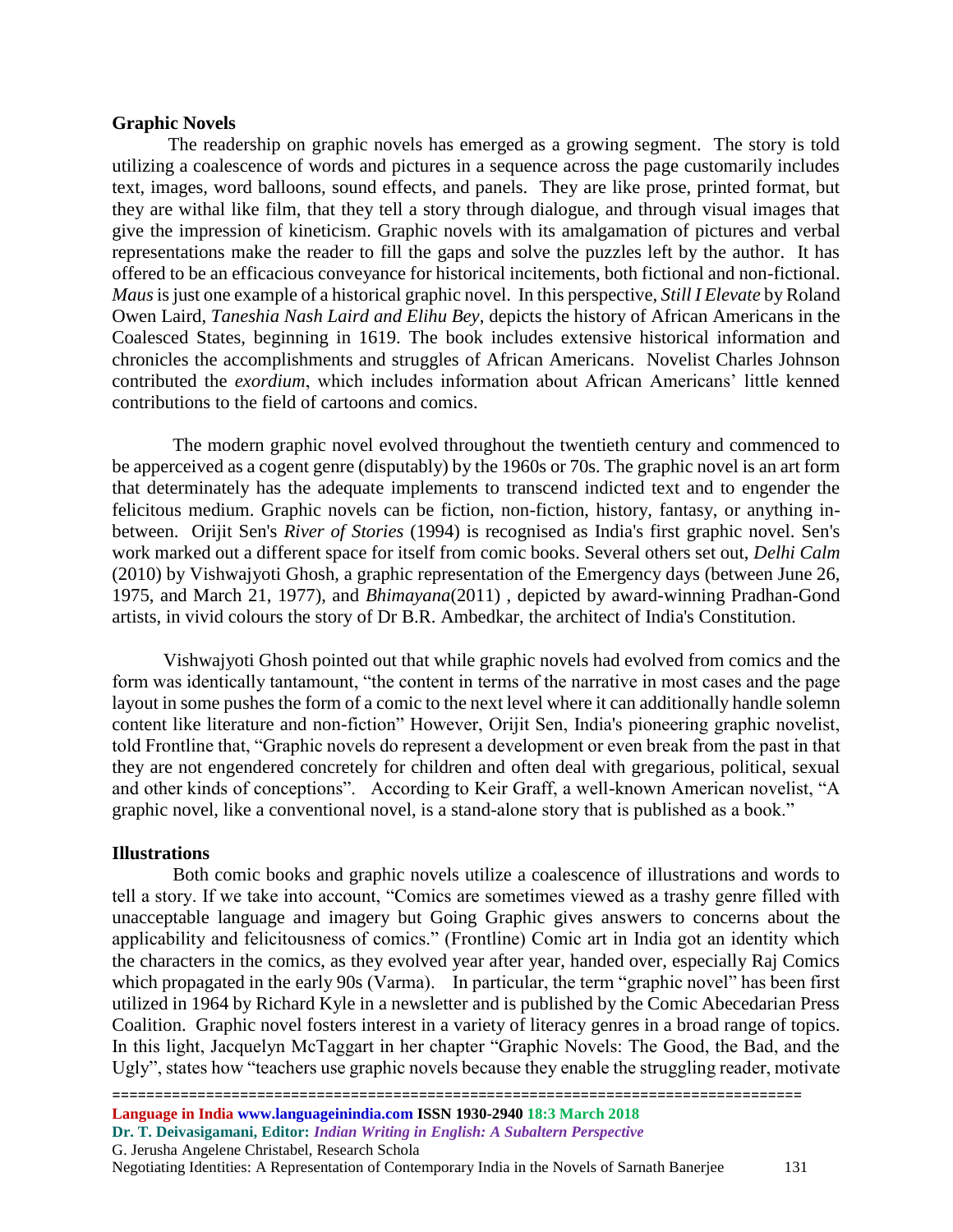the reluctant one, and challenge the high-level learner" (Frey et al 32). Indeed, educators utilize this medium to make students "see" in their minds what is transpiring in the text. It promotes better reading skills, ameliorates comprehension and complements other areas of the curriculum for the students.

As a whole, in fact, Nancy Frey opines that, readers in the 21st century need to be able to analyse what they read and understand the motive of the author and the precision of the reading. Furthermore, graphic novels can withal avail amend language and literacy development, including second language learners; the illustrations provide valuable contextual clues to the denouement of the indicted narrative. (Crawford) It stimulates ingenious imagination, develop appreciation of art and enhance understanding of popular culture and other media. Graphics, therefore, addresses current, pertinent, and involute issues.

# **Pictorial Representation**

As far as the pictorial representation is concerned, the space between the panels is called the "gutter" and just as you step across a gutter, your mind engenders connection between the individual panels, by drawing interference about how the action in the one can relate to the other, and thereby endeavoring to integrate them into a single, paramount narrative (Kukkonen):

> Graphic novel in the latter stages of the twentieth century has been accompanied by a pedagogic impulse, a desire to document traumatic incidents from the past for a contemporary audience. In this way the woks constitute a visual pedagogy, an expedient by which the contemporary audience may come to ken, or too vicariously experience, past events by denotes of narratives that are engendered by the juxtaposition of image with text. (Adams 66)

# **Indian Comics**

 Indian comics, particularly Sarnath Banerjee, a graphic storyteller in India born in 1972 in Kolkata, has certainly come a long way since his *Corridor* days back in 2004, and has worked on three novels since - The Barn Owl's Wondrous Capers (2007), The Harappa Files (2011) and 2015's.

#### *Corridor*

*Corridor* (2004) presents different interconnected stories, nervously oscillating between Delhi and Kolkata, whose most extravagant characters are Brighu and Digital Dutta. In *Corridor* all the incidents of the plot are interconnected by only one character, Rangoonwalla with his narration, observations, remarks and conclusion. Jehangir Rangoonwalla is an enlightened second-hand bookseller who is always circumvented by people and his "SIPPING TEA, SELLING ASIMOVS GIVING ADVICE" (Banerjee, *Corridor* 111). The form refers to the coalescence of pictures and verbal texts. Banerjee shifts the perspective of the narrator from first person to third person and then to first person narrative. This shift in perspective challenges the reader to ken genuinely who is communicating whether the character(s) or the indictor. It is the book shop, its owner and its customers that connect all the other characters in the plot.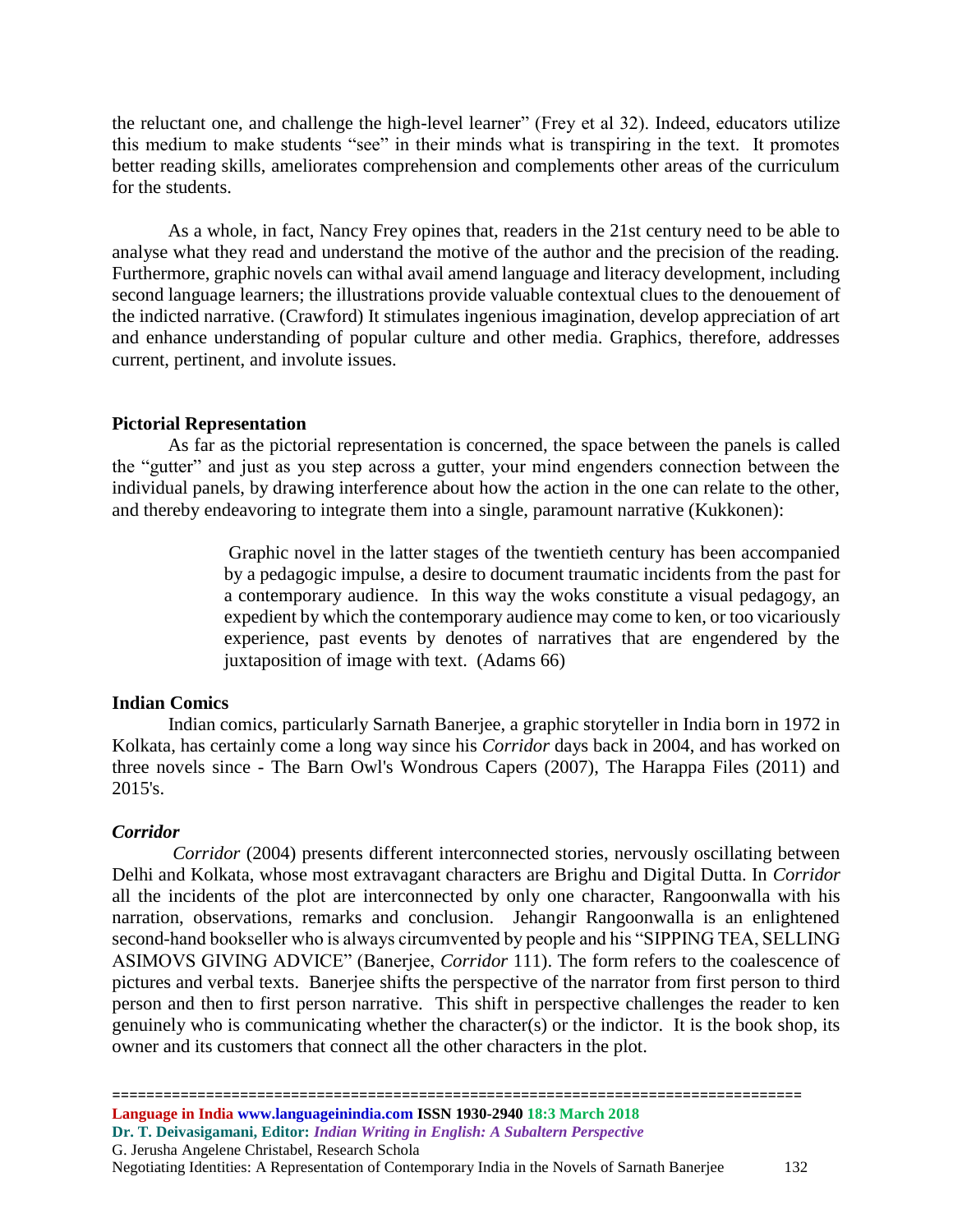Brighu narrates the story about his search in the first person while the rest of the story is narrated by Rangoonwalla. Despite these two narrators, Banerjee presents the key conceptions of his novels through his pictures with less verbal texts. The pictures such as Maya the maid that highlights the revelation made by Shintu (Banerjee, Corridor 102), Brighu being woebegone (Banerjee, *Corridor* 106) and missing his cousin (Banerjee, *Corridor* 112) accommodate the purport. The images of the urban life, their hopes and frustrations are best revealed through pictures than the verbal medium. Banerjee's deep insights are brought out in pictures with minimal verbal texts. His pictures on the city and the details like Public Park, high buildings, make the narration impressive. The reader is able to visually perceive more than what is verbally expressed. Some cynical and mordant remarks of Banerjee are withal noted. The setting, the time and the characterization integrate fervor to the narration.

#### *The Barn Owl's Wondrous Capers*

 In the next novel *The Barn Owl's Wondrous Capers*, Sarnath Banerjee challenges the reader to deduce the monk's identity and by introducing the same at two different places and at two different centuries' endeavours to allude that he is the wandering Jew who became a legend. He alludes the reader that Digital Dutta will appear in this novel additionally. The reader who reads the initiatory pages finds it arduous to connect or even cerebrate that Banerjee makes this Wandering Jew appear in virtually all the centuries. Sarnath draws us to tardy 18<sup>th</sup> Century Calcutta, ironically, he compares with the modern era atmosphere like indemnification companies. The English men invading India faced many difficulties such as weather conditions. Due to weather conditions virtually, many of them had lost their life and according to them their life became vapidity due to the lack of female company.

He takes the readers to the Belvedere estate and expounds about the banyan tree which stood majestically in the effulgent sunny morning. These two banyan trees face each other in battle position which betokens the quench of blood thirst. This place is the setting for the duel between two English generals later. The reader is puzzled to find a shift in the setting from London to Calcutta and back to London. The setting apprises the reader three divergent perspectives. At Calcutta the protagonist as a puerile boy reads a book while his grandfather is diligent loading his pipe with the capstan brand pipe tobacco. There is a radio that narrates a story set in London. The boy becomes a man and he lives in London who gets a call from Calcutta about the demise of his grandfather. The layering of histories and drawings engenders a remarkable atmosphere for Banerjee. He utilizes the technique of flash back to show the readers, the protagonist's early days with his grandfather. His photos, drawings and paintings and the explication of fish market, gives us the clear picture of the nostalgic Sarnath. The last incarnation is that of Digital Dutta, which is explicitly kenned to the reader only in the concluding chapter.

#### *The Harappa Files*

*The Harappa Files* commences with the description of the more preponderant Harappa Rehabilitation, Reclamation & Redevelopment (GHRRR) Commission. This committee was set up by Sri Sudarshan Mittal and has the elite of the society who are retired bureaucrats as its members. Their function is to conduct a gargantuan survey of the current ethnography and urban mythologies of a country on the brink of great hormonal changes. Impending launch of the Nano, the car priced not much higher than the scooter utilized by entire families to convey themselves to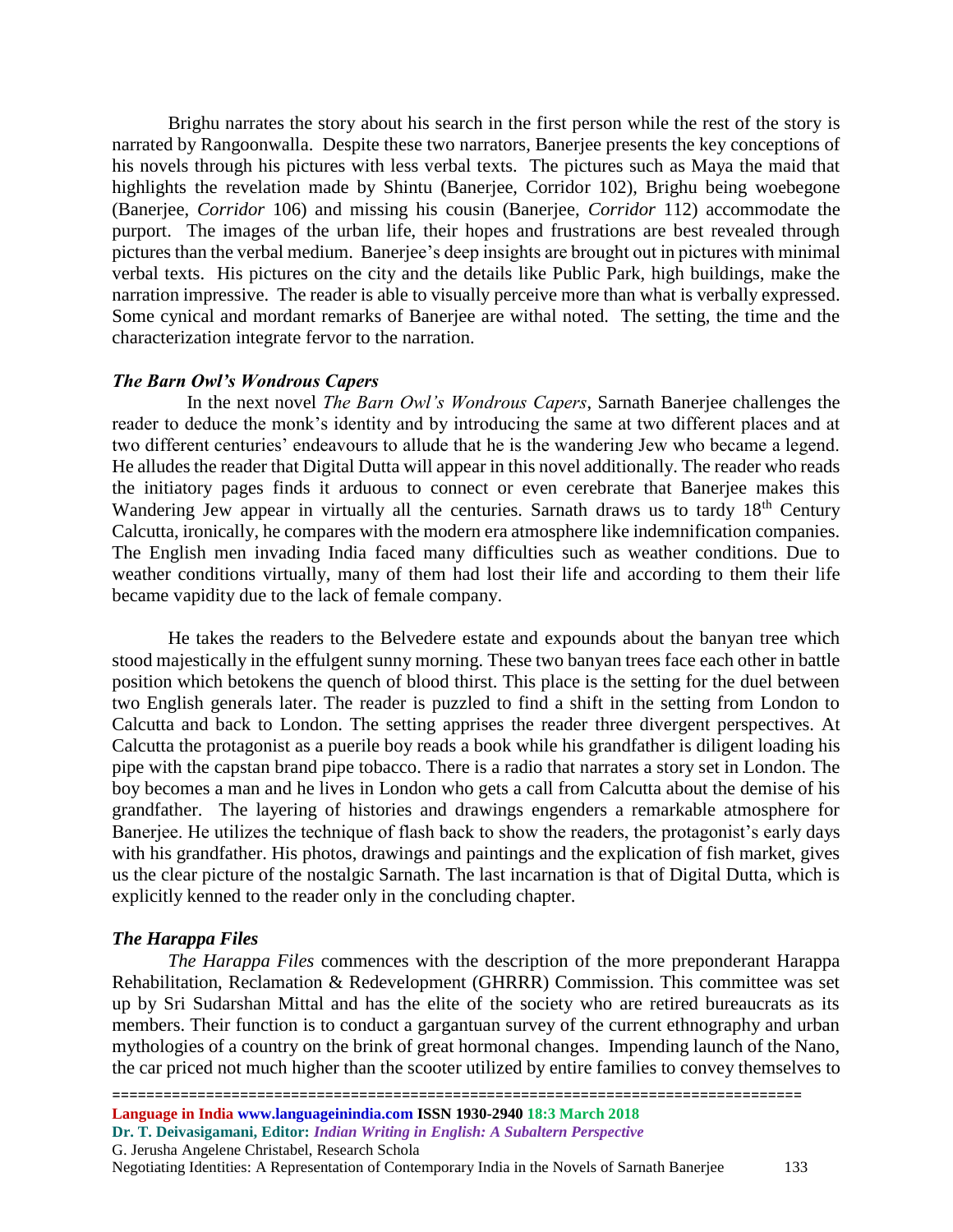places like Delhi's India Gate for picnics and frozen monoxide-cream. Mothers get together for tea parties they discuss the sundry achievements of their children. Their notion on gelusil, boroline, vicco can be cited as examples. Sarnath has utilized stunning images to elaborate on the product, we could find less words and more images in this particular chapter.

Constructed as a series of interrelated sketches, strips, advertisements, pictures, the book is fictitiously presented as the final report of an imaginary institution called the Greater Harappa Rehabilitation. The different "files" that make up the volume are organised as sorts of chapters. These products were purchased by the well –to-do people and not by the mundane man. Boroline an antiseptic cream that remedies all type of cuts, bruises, wounded elbow, wounded nail cuticles, and cracks skin etc. It replicates the feeling of typical Indian mothers towards their children, on the optical discernment of their child's cracked lip and dry elbow. Selling homemade Calomine X unguent on local trains, on one particular route, depicts the Indianess. The product Calomine x has a legendary reputation for rejuvenating eczema that appears due to sweating in exclusive shirts in the sultry, airless compartments.

The industrial magnification gave elevate to the engenderment of cotton shirts of sundry colours and the person who sold the indigenous product vanished from the train. Lifebuoy soap and Liril soap were the two soaps utilized by the noble people and upper-middle class people, even the regalement like games were all incipient to the prevalent people and it's a stunning information's to the mundane people. Sarnath cynically remarks the architectural follies of the 1980s. He points out how there is no congruous blueprint of the building available to the plumbers to fine-tune the quandary at the right phase. So, Girish the plumber utilizes the dye to find the blockage, modern buildings which have no plumbing blueprints, so one need psychic plumbers whenever something goes erroneous. The writer attempts to resurrect, examine and catalogue cultural, human and material relics thereby reveals expectancies on the actions of target individuals.

#### **To Conclude**

 Banerjee's graphic novels, spectacle the depth of a novel, and requires two readings for consummate contentment. At the first reading, we descry the characters, the clever puns all over the place and above all the consummate Indian urbanity in the divests. But due to the non-linear storytelling, a second read is needed to get in order the jigsaw pieces of the characters' lives. Through Corridor Sarnath blows the reader's mind with the details. His The Barn Owl's Wondrous Capers is plenary of pictures than verbal form whereas The Harappa Files has more of verbal descriptions than the visual representation.

 Although the three graphic narratives are constructed distinctively and through different techniques, they share some structural characteristics, which constitute Banerjee's representational negotiating identities. He evokes a postmodern identity, with a certain psychological maelstrom rendered through a rich intertextual technique, using both verbal language and significant drawings. Tony Tanner (1971) remarks "the fragment form caters to a kind of disordered and rescheduled imagination." There are two distinctive tenets. Firstly, fragmented narration provides illimitable space for the writer's imagination. Secondly, fragmented narration negates the affirmation of authenticity. The features of such narration are multi-vocal, alternative perspective

Negotiating Identities: A Representation of Contemporary India in the Novels of Sarnath Banerjee 134